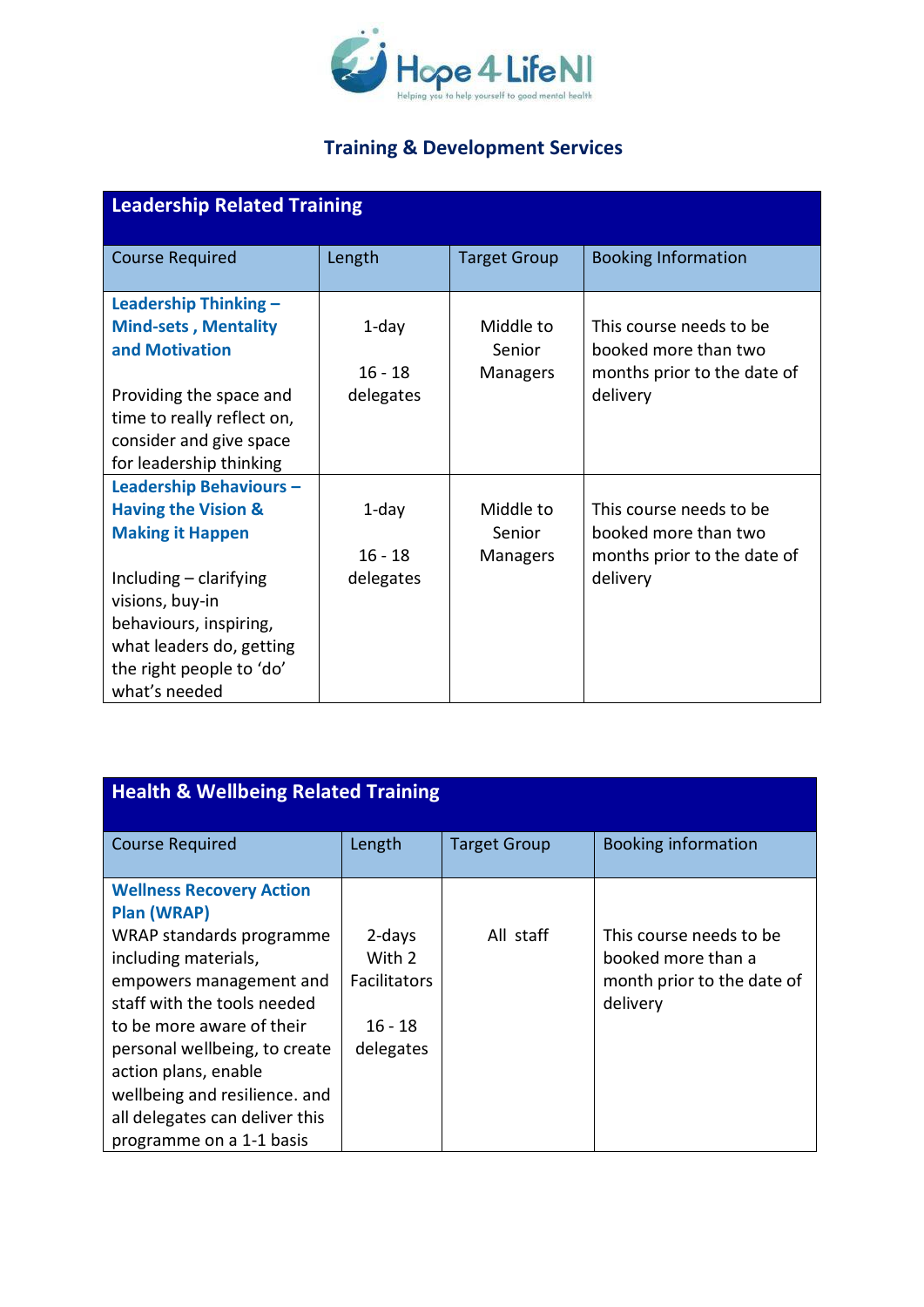

| <b>Wellness Recovery Action</b><br>Plan (WRAP)<br><b>WRAP Facilitator Training</b><br>programme including<br>materials                                                                                                                                        | 5-day<br>Dual<br>Facilitation                                    | For Staff who<br>wish to progress<br>to Facilitate<br>Introduction to<br><b>WRAP Courses</b><br>Up to 12<br>delegates | This course needs to be<br>booked more than two<br>months prior to the date<br>of delivery |
|---------------------------------------------------------------------------------------------------------------------------------------------------------------------------------------------------------------------------------------------------------------|------------------------------------------------------------------|-----------------------------------------------------------------------------------------------------------------------|--------------------------------------------------------------------------------------------|
| <b>Mental Health First Aid</b>                                                                                                                                                                                                                                |                                                                  |                                                                                                                       |                                                                                            |
| MHFA standards programme<br>including materials. This<br>course empowers<br>management and staff to be<br>a first responder for mental<br>health issues such as suicide,<br>self-harm and psychosis. To<br>recognise these and to get<br>external assistance. | 2-days<br>With 2<br><b>Facilitators</b><br>Up to 18<br>delegates | All staff                                                                                                             | This course needs to be<br>booked more than a<br>month prior to the date of<br>delivery    |
| <b>Mental Health First Aid</b><br>MHFA standards programme<br>including materials                                                                                                                                                                             | 5-days<br>Dual<br>Facilitation                                   | For Staff who wish<br>to progress to<br>Facilitate<br>Introduction to<br><b>MHFA</b><br>Up to 12<br>delegates         | This course needs to be<br>booked more than two<br>months prior to the date<br>of delivery |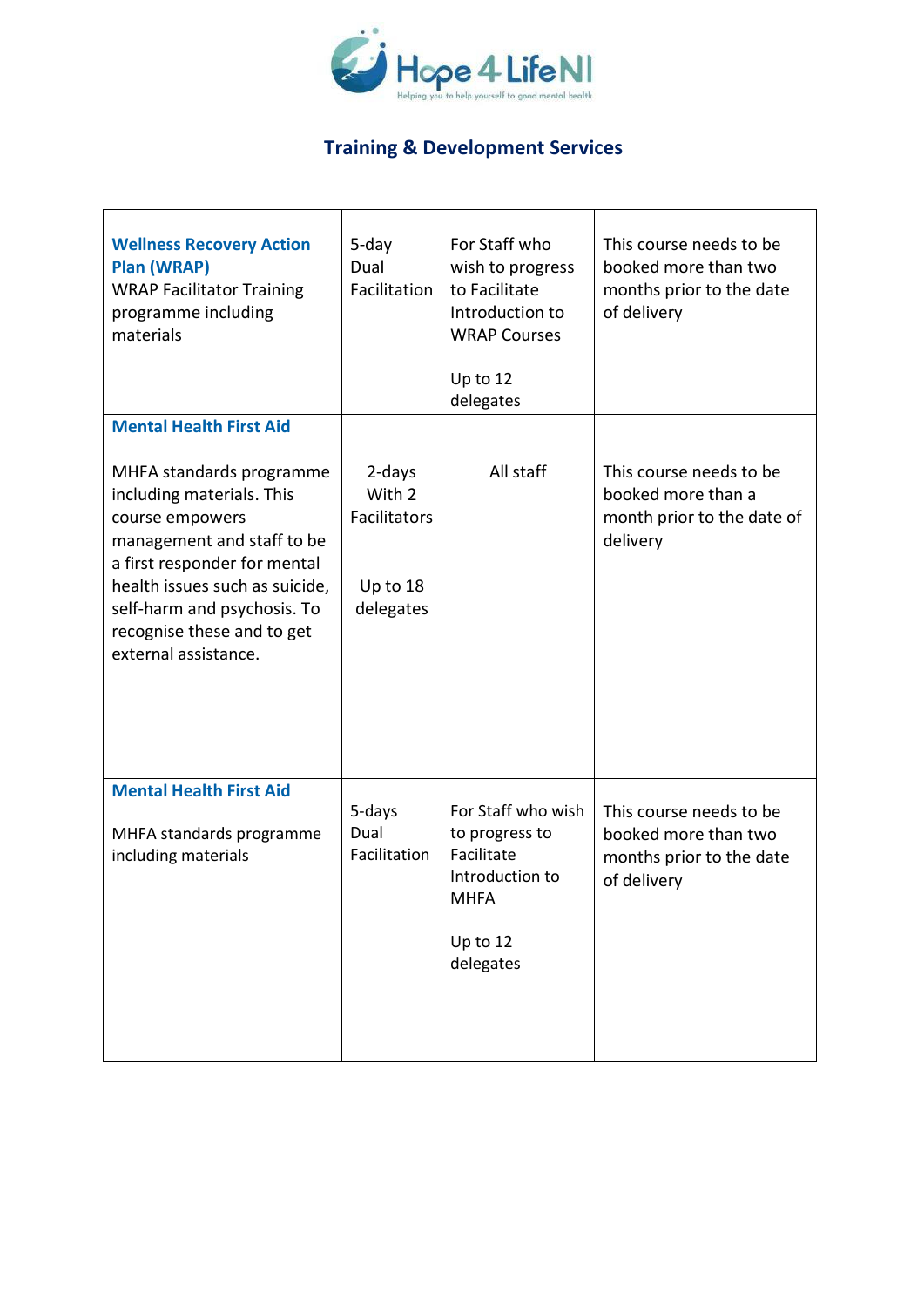

| Mindfulness-<br>programme for staff<br>Including: the concept of<br>mindfulness, understanding<br>how it can be used to<br>support yourself, colleagues<br>and middle management                                                                                     | $1$ -day<br>$16 - 18$<br>delegates | All staff                  | This course needs to be<br>booked more than a<br>month prior to the date of<br>delivery |
|----------------------------------------------------------------------------------------------------------------------------------------------------------------------------------------------------------------------------------------------------------------------|------------------------------------|----------------------------|-----------------------------------------------------------------------------------------|
| <b>Mindfulness for Managers</b><br>Including: the concept of<br>mindfulness, understanding<br>how it can be used in a<br>management role to support<br>self and staff                                                                                                | -day<br>$16 - 18$<br>delegates     | Managers and<br>team leads | This course needs to be<br>booked more than a<br>month prior to the date of<br>delivery |
| <b>Self-Care in the Workplace</b><br>Including: what is self-care<br>and why is it necessary,<br>physiological stress<br>response/cortisol release<br>and action on body, stress<br>reduction techniques,<br>practical hints and tips to<br>help look after yourself | $1$ -day<br>$16 - 18$<br>delegates | All staff                  | This course needs to be<br>booked more than a<br>month prior to the date of<br>delivery |
| <b>Having Challenging</b><br><b>Conversations Effectively</b><br>Including: managing inter-<br>personal conflict, win-win<br>thinking, effective<br>communication, de-<br>escalation                                                                                 | 1-day<br>$16 - 18$<br>delegates    | All managers &<br>staff    | This course needs to be<br>booked more than a<br>month prior to the date of<br>delivery |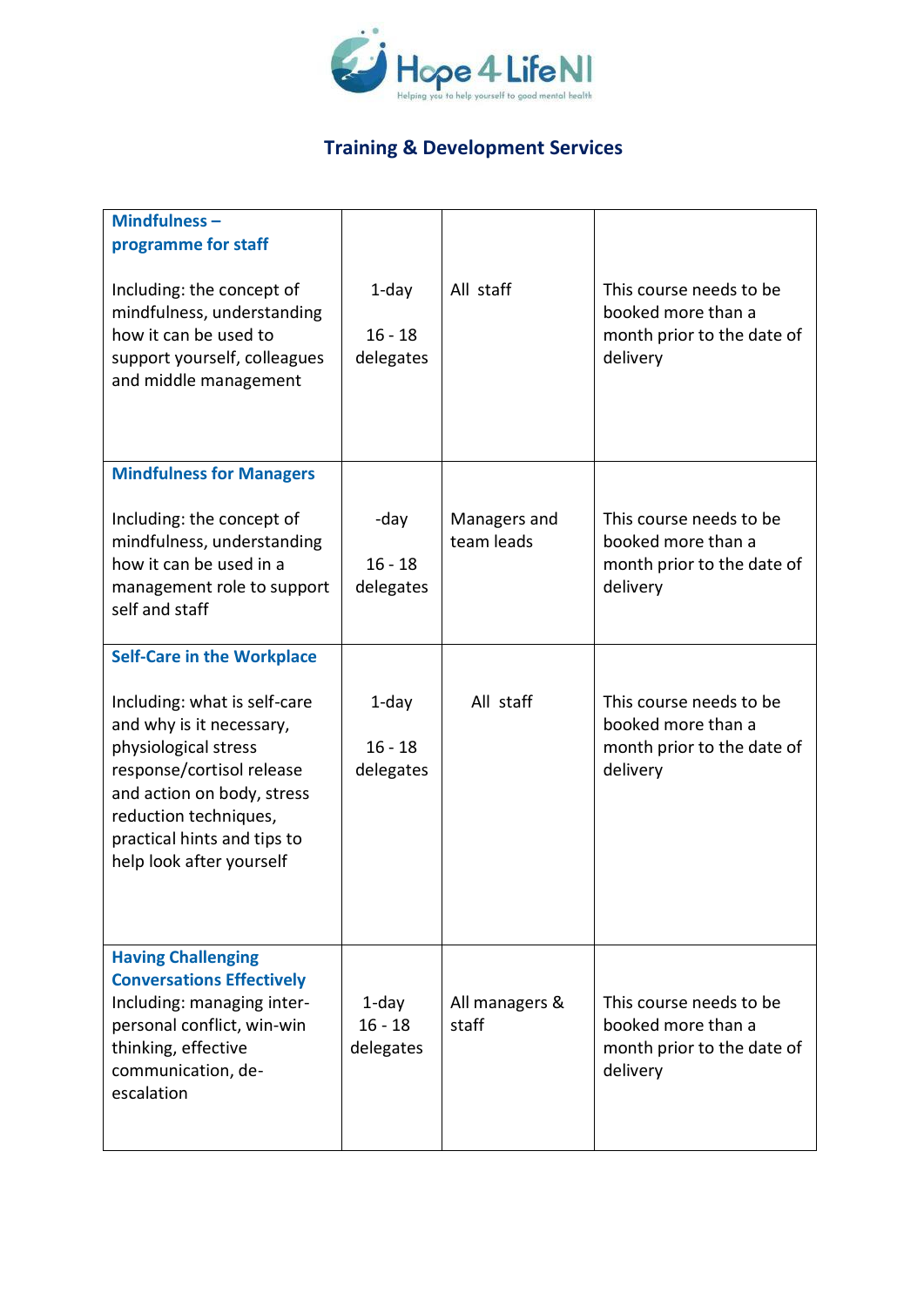

| <b>Core Skills Related Training</b>                                                                                                                                                                                                                                                                |                                                         |                                       |                                                                                      |  |
|----------------------------------------------------------------------------------------------------------------------------------------------------------------------------------------------------------------------------------------------------------------------------------------------------|---------------------------------------------------------|---------------------------------------|--------------------------------------------------------------------------------------|--|
| <b>Course Required</b>                                                                                                                                                                                                                                                                             | Length                                                  | <b>Target Group</b>                   | <b>Booking information</b>                                                           |  |
| <b>Teambuilding</b><br>Including - team tasks and<br>activities designed to get the<br>team to know each other<br>better                                                                                                                                                                           | $1$ -day<br>18<br>delegates                             | Functional<br>teams                   | This course needs to be<br>booked more than a month<br>prior to the date of delivery |  |
| <b>Team working</b><br>Including - understanding<br>team working models (Belbin<br>& Tuckman) and functional<br>building of a team. SWOT - of<br>individual's & teams, sharing<br>of individual strength. Team<br>talks to focus on real life work<br>- with coaching to achieve<br>better results | 2-days<br>With 2<br>Facilitator<br>S<br>18<br>delegates | Functional<br>teams                   | This course needs to be<br>booked more than a month<br>prior to the date of delivery |  |
| <b>Mediation Skills</b><br>Including - what is mediation,<br>models of practice, de-<br>escalation, active listening,<br>reframing, 'interpreting'                                                                                                                                                 | 2-days<br>18<br>delegates                               | All staff with<br>remit &<br>aptitude | This course needs to be<br>booked more than a month<br>prior to the date of delivery |  |
| <b>Conflict Resolution in the</b><br><b>Workplace</b><br>Including - understanding<br>workplace dynamics, de-<br>escalation techniques,<br>effective communication,<br>negotiation and agreement,<br>win-win strategies                                                                            | $1$ -day<br>18<br>delegates                             | All staff                             | This course needs to be<br>booked more than a month<br>prior to the date of delivery |  |
| <b>Becoming Assertive</b><br>Including $-$ what is<br>assertiveness, recognising<br>main behaviour archetypes<br>(aggressive, passive<br>aggressive, passive etc.),<br>practical skills development in<br>being assertive                                                                          | 1-day<br>18<br>delegates                                | All staff                             | This course needs to be<br>booked more than a month<br>prior to the date of delivery |  |